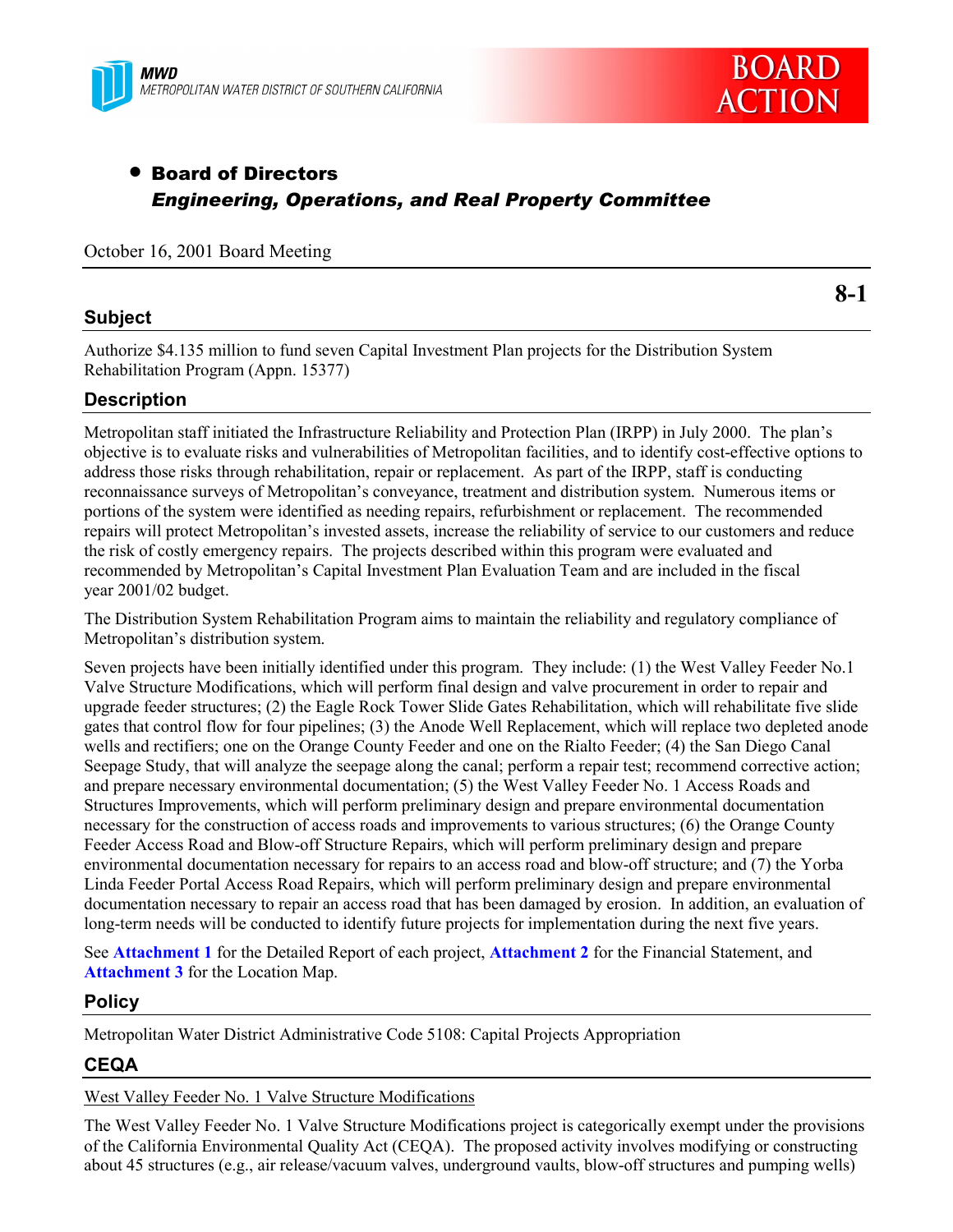associated with existing public facilities with no expansion of use and no possibility of significantly impacting the physical environment. As such, the proposed project action qualifies under a Class 1 Categorical Exemption (Section 15301 of the State CEQA Guidelines).

The CEQA determination for Option #1 is: Determine that pursuant to CEQA, the West Valley Feeder No. 1 Valve Structure Modifications project qualifies under a Categorical Exemption (Class 1, Section 15301 of the State CEQA Guidelines).

## West Valley Feeder No. 1 Access Roads and Structure Improvements

The proposed action to be taken at this time for the West Valley Feeder No. 1 Access Roads and Structures Improvements project is categorically exempt under the provisions of CEQA. Studies to be performed as part of this action consist of basic data collection, research, experimental management, and resource evaluation activities which do not result in a serious or major disturbance to an environmental resource. These may be strictly for information gathering purposes, or as part of a study leading to an action which a public agency has not yet approved, adopted, or funded. As such, the proposed project action qualifies under a Class 6 Categorical Exemption (Section 15306 of the State CEQA Guidelines).

The CEQA determination for Option #1 is: Determine that pursuant to CEQA, the proposed action for the West Valley Feeder No. 1 Access Roads and Structures Improvements project qualifies under a Categorical Exemption (Class 6, Section 15306 of the State CEQA Guidelines).

# Eagle Rock Tower Slide Gates Rehabilitation

The Eagle Rock Tower Slide Gates Rehabilitation project is categorically exempt under the provisions of CEQA. The proposed activity includes the rehabilitation of the slide gates and replacement of motors and other related components (e.g., gate seals, guides, stems and bolting) where older components are replaced by new components with same purpose and capacity. Therefore, the proposed project qualifies under a Class 2 Categorical Exemption (Section 15302 of the State CEQA Guidelines).

The CEQA determination for Option #1 is: Determine that pursuant to CEQA, the Eagle Rock Tower Slide Gates Rehabilitation project qualifies under a Categorical Exemption (Class 2, Section 15302 of the State CEQA Guidelines).

# Anode Well Replacement (Orange County Feeder and Rialto Feeder)

The Anode Well Replacement (Orange County Feeder and Rialto Feeder) project is categorically exempt under the provisions of CEQA. The proposed activity includes replacing the cathodic protection system where older components are replaced by new components at the same sites with the same purpose and capacity. Therefore, the proposed project qualifies under a Class 2 Categorical Exemption (Section 15302 of the State CEQA Guidelines).

The CEQA determination for Option #1 is: Determine that pursuant to CEQA, the Anode Well Replacement (Orange County Feeder and Rialto Feeder) project qualifies under a Categorical Exemption (Class 2, Section 15302 of the State CEQA Guidelines).

# San Diego Canal Seepage Study

The San Diego Canal Seepage Study project is categorically exempt under the provisions of CEQA. Studies to be performed as part of the project to determine the leakage problems consist of basic data collection, research, experimental management, and resource evaluation activities which do not result in a serious or major disturbance to an environmental resource. These may be strictly for information gathering purposes, or as part of a study leading to an action which a public agency has not yet approved, adopted or funded. As such, the proposed project action qualifies under a Class 6 Categorical Exemption (Section 15306 of the State CEQA Guidelines).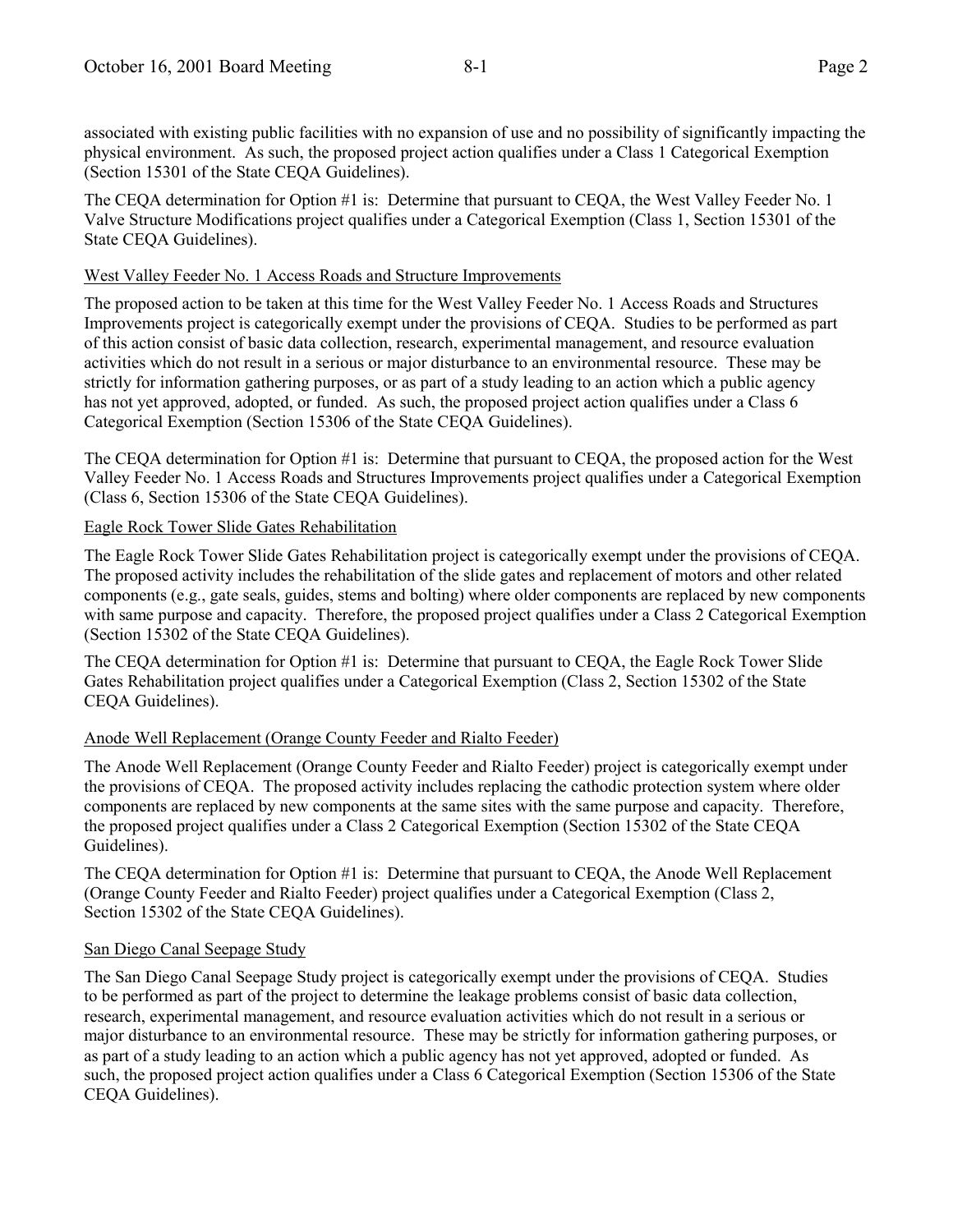The CEQA determination for Option #1 is: Determine that pursuant to CEQA, the proposed action for the San Diego Canal Seepage Study project qualifies under a Categorical Exemption (Class 6, Section 15306 of the State CEQA Guidelines).

### Orange County Feeder Access Road and Blow-off Structure Repairs

The proposed action to be taken at this time for the Orange County Feeder Access Road and Blow-off Structure Repairs project is categorically exempt under the provisions of CEQA. Studies to be performed as part of this action consist of basic data collection, research, experimental management, and resource evaluation activities which do not result in a serious or major disturbance to an environmental resource. These may be strictly for information gathering purposes, or as part of a study leading to an action which a public agency has not yet approved, adopted or funded. As such, the proposed project action qualifies under a Class 6 Categorical Exemption (Section 15306 of the State CEQA Guidelines).

The CEQA determination for Option #1 is: Determine that pursuant to CEQA, the proposed action for the Orange County Feeder Access Road and Blow-off Structure Repairs project qualifies under a Categorical Exemption (Class 6, Section 15306 of the State CEQA Guidelines).

### Yorba Linda Feeder Portal Access Road Repairs

The proposed action to be taken at this time for the Yorba Linda Feeder Portal Access Road Repairs project is categorically exempt under the provisions of CEQA. Studies to be performed as part of this action project consist of basic data collection, research, experimental management, and resource evaluation activities which do not result in a serious or major disturbance to an environmental resource. These may be strictly for information gathering purposes, or as part of a study leading to an action which a public agency has not yet approved, adopted or funded. As such, the proposed project action qualifies under a Class 6 Categorical Exemption (Section 15306 of the State CEQA Guidelines).

The CEQA determination for Option #1 is: Determine that pursuant to CEQA, the proposed action for the Yorba Linda Feeder Portal Access Road Repairs project qualifies under a Categorical Exemption (Class 6, Section 15306 of the State CEQA Guidelines).

#### Evaluation of Long-term Needs and Identification of Future Projects

The Evaluation of Long-term Needs and Identification of Future Projects is categorically exempt under the provisions of CEQA. Studies to be performed as part of this activity during the next five years will consist of basic data collection, research, experimental management, and resource evaluation activities which do not result in a serious or major disturbance to an environmental resource. These may be strictly for information gathering purposes, or as part of a study leading to an action which a public agency has not yet approved, adopted or funded. As such, the proposed activity qualifies under a Class 6 Categorical Exemption (Section 15306 of the State CEQA Guidelines).

The CEQA determination for Option #1 is: Determine that pursuant to CEQA, the Evaluation of Long-term Needs and Identification of Future Projects qualifies under a Categorical Exemption (Class 6, Section 15306 of the State CEQA Guidelines).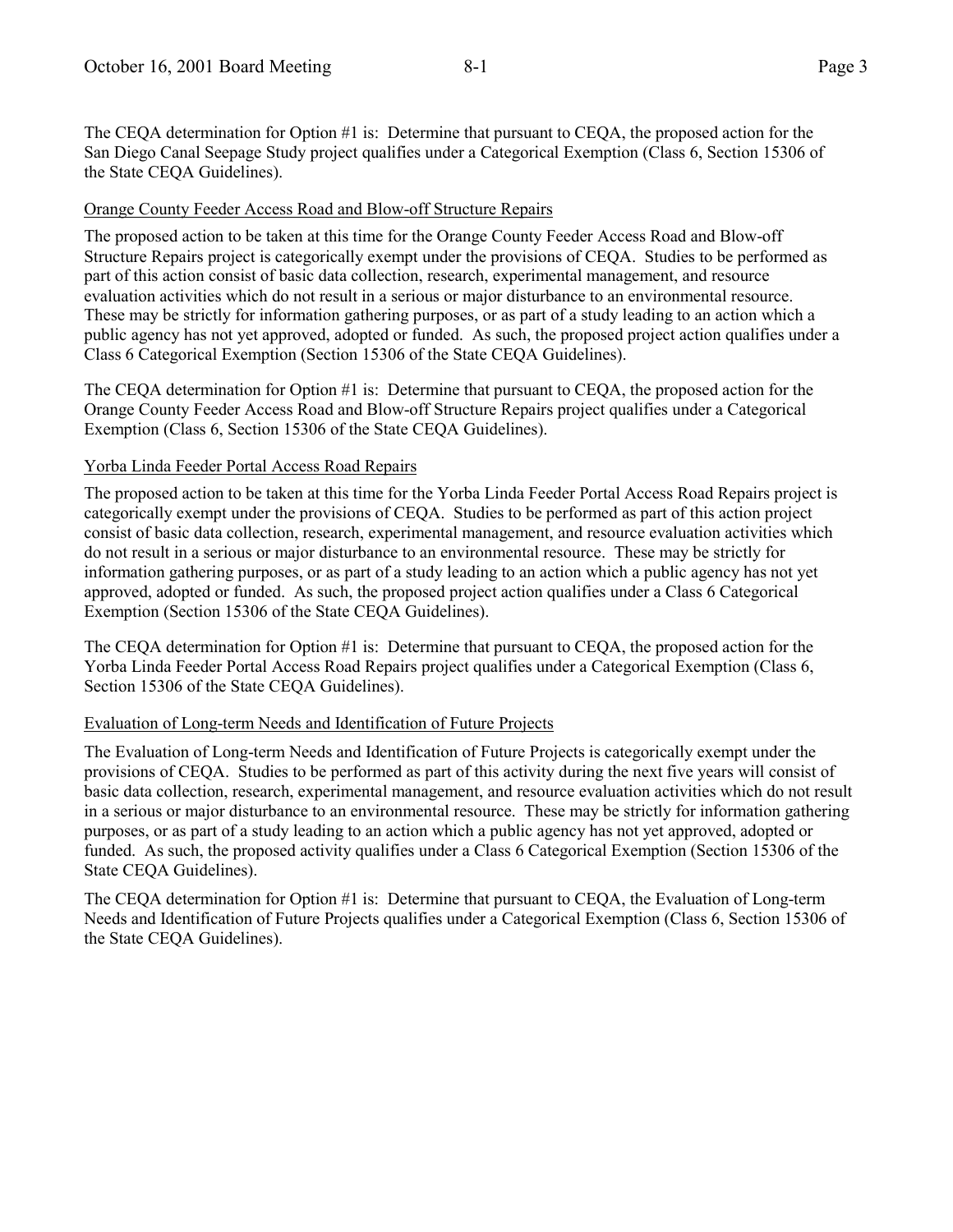# **Board Options/Fiscal Impacts**

#### **Option #1**

Adopt the CEQA determination for all seven projects, appropriate \$4.135 million, and authorize the Chief Executive Officer to have all work performed, including the authority to award competitively bid contracts over \$250,000, for seven Distribution System Rehabilitation Program projects as described in this letter:

- Design/valve procurement for the repairs and upgrades to the 5.5-mile leased portion of the West Valley Feeder No. 1 valve structures.
- Perform studies and prepare preliminary design and environmental documentation necessary to construct access roads and improvements to blow-off and air release/vacuum valve structures on the 2.4-mile unleased portion of the West Valley Feeder No. 1.
- Design/rehabilitation of the Eagle Rock Tower slide gates.
- Design/construction of the replacement of anode wells and rectifiers on the Orange County and Rialto Feeders.
- Perform seepage studies and a test repair to a portion of the San Diego Canal; perform preliminary design; and prepare environmental documentation necessary to perform leakage repairs to the canal.
- Perform preliminary design and prepare environmental documentation necessary to make repairs to the Orange County Feeder Access Road and Blow-off Structure.
- Perform preliminary design and prepare environmental documentation necessary to make repairs to the Yorba Linda Feeder Portal Access Road.
- Conduct studies and evaluations to identify additional projects to be implemented over the next five years.

**Fiscal Impact:** \$3.7 million of budgeted and \$435,000 of non-budgeted CIP funds under new Appropriation 15377. If the Board approves this recommendation, the fiscal year 2001/2002 CIP expenditure plan will be adjusted as needed.

#### **Option #2**

Take no action at this time regarding repairs to the distribution system under this program. The existing conditions will continue to be monitored, and repairs will be made when problems occur. **Fiscal Impact:** None

# **Staff Recommendation**

Option #1

9/17/2001 *Roy L. Wolfe*

*Date*

*Manager, Corporate Resources*

9/25/2001 *Date*

*Ronald R. Gastelum Chief Executive Officer*

**Attachment 1 - Detailed Report** 

**Attachment 2 - Financial Statement** 

**Attachment 3 – Location Map** 

BLA #1152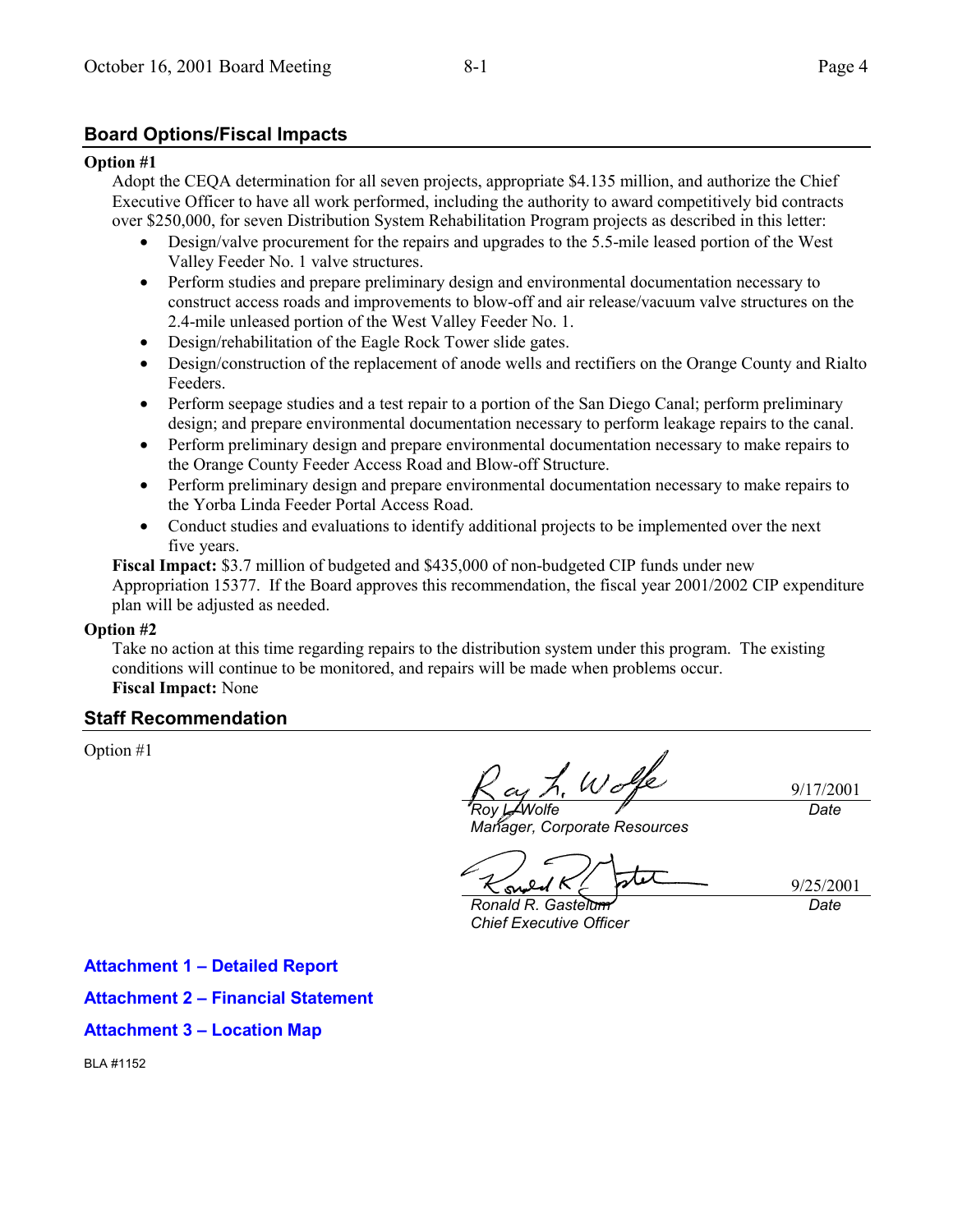# **Detailed Report**

*Purpose/Background.* In July 2000, Metropolitan staff initiated the Infrastructure Reliability and Protection Plan (IRPP) to evaluate risks and vulnerability of Metropolitan facilities, and to identify cost-effective options to address those risks through rehabilitation, repair or replacement. Metropolitan's distribution system is comprised of hundreds of miles of pipelines, as well as reservoirs, pressure control structures, flow meters, sectionalizing valves, and hydroelectric power plants. As part of the IRPP, staff is conducting reconnaissance surveys of Metropolitan's conveyance, treatment and distribution system. While the surveys are ongoing, staff has identified numerous portions of the distribution system in need of repair, refurbishment or replacement. Staff organized the identified projects into the Distribution System Rehabilitation Program, which is intended to maintain the reliability and regulatory compliance of the distribution system.

*Project Description.* Seven projects have been initially identified under this program. The projects are: (1) the West Valley Feeder No.1 Valve Structure Modifications; (2) the Eagle Rock Tower Slide Gates Rehabilitation; (3) the Anode Well Replacement; (4) the San Diego Canal Seepage Study; (5) West Valley Feeder No.1 Access Roads and Structure Improvements; (6) the Orange County Feeder Access Road and Blow-off Structure Repairs; and (7) the Yorba Linda Feeder Portal Access Road Repairs. In addition, an investigation of long-term needs and identification of future projects for implementation during the next five years will be conducted.

# **West Valley Feeder No. 1 Valve Structure Modifications (\$1,900,000)**

Metropolitan acquired the 7.9-mile long West Valley Feeder No.1 in 1969 from the Calleguas Municipal Water District. A 5.5-mile portion was subsequently leased to the city of Los Angeles in 1977. The lease was renegotiated in 1999, obligating Metropolitan, under compensation terms included in the lease, to maintain and repair the pipeline as needed. Currently, conditions such as buried valves, below-grade air release and vacuum valves, and insufficient access into the pipeline, exist throughout the pipeline alignment, limiting Metropolitanís ability to operate and maintain the feeder. These conditions expose valves and piping to an accelerated rate of deterioration as well as cross-contamination problems, and impair inspections. Although these conditions had been previously identified, Metropolitan did not have access to the pipeline to perform repairs until the lease was renegotiated in 1999.

This project will perform final design to modify a total of approximately 45 blow-off, pumping well, and air release/vacuum valve structures on the leased portion of the West Valley Feeder No. 1. Future work includes the construction of new structures to replace undersized vaults or to house valves that are currently buried, and modifications to air-release and vacuum valve, blow-off and pumping well installations to meet cross-connection regulatory requirements and/or operational needs.

#### *Actions and Milestones*

October  $2001$  – Board authorization and funding for design and valve procurement

October  $2002$  – Complete design and request Board authorization for construction funding

# **West Valley Feeder No. 1 Access Roads and Structures Improvements (\$465,000)**

2.4 miles of the 7.9-mile long West Valley Feeder No.1 are still fully operated by Metropolitan. Currently, there are no existing roads to access several of the structures along this unleased portion, making it difficult to maintain or patrol the feeder. In addition, similar to the 5.5-mile leased portion of the feeder, conditions such as buried valves, below-grade air release and vacuum valves, and insufficient access into the pipeline, limit Metropolitanís ability to operate and maintain the feeder. This 2.4-mile reach of the feeder goes through the Chatsworth Park area. Based on a biological reconnaissance survey conducted in June of 2001, more detailed environmental studies are required prior to final design and construction.

This project will perform the preliminary design and prepare the environmental documentation necessary to construct access roads and structure improvements along this region of the feeder.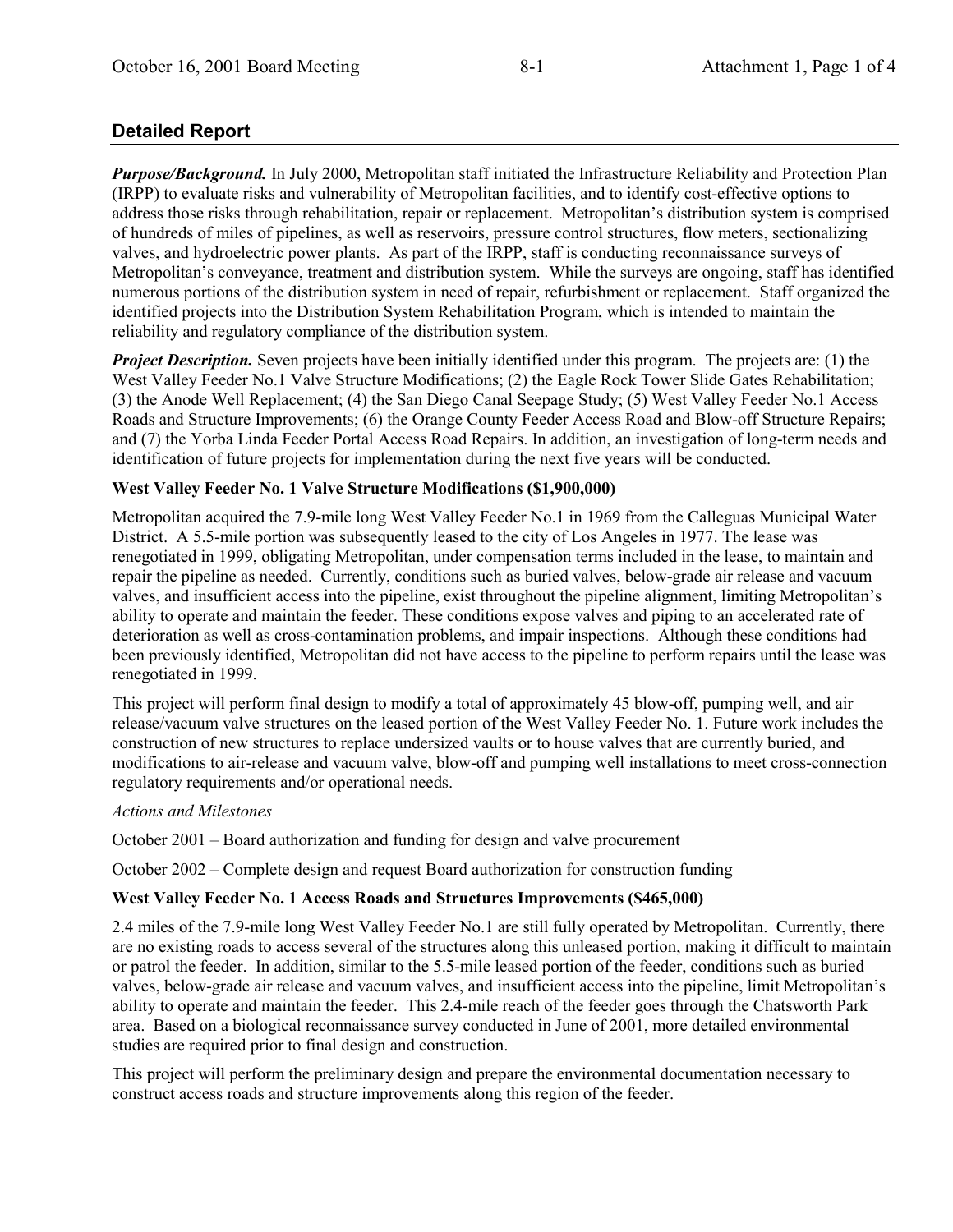# *Actions and Milestones*

October 2001  $\overline{\phantom{a}}$  – Board authorization and funding

October  $2002 - Complete preliminary design and environmental studies$ 

# **Eagle Rock Tower Slide Gates Rehabilitation (\$410,000)**

The Eagle Rock Tower, which was constructed in the 1940s, controls flow from the Upper Feeder to the Palos Verdes Feeder, Santa Monica Feeder and Eagle Rock Lateral. Five slide gates within the tower regulate and control water flow. Rehabilitation work was performed on the slide gates and gate stems in the 1960s, but not on the motors, and no additional work has been performed since.

Because the slide gate components, including the gate seals, are aging and deteriorating, they have limited the operating range of the gates and impacted their reliable operation. Two of the gates can no longer be opened beyond 70 percent. In addition, the motors that operate the slide gates have surpassed their normal life span and need to be replaced.

This project will rehabilitate the slide gates and purchase new motors and other replacement components in order to reliably regulate flow, shut down the feeders when necessary, and maintain worker safety during shutdowns.

### *Actions and Milestones*

October  $2001$  – Board authorization and funding

October  $2002$  – Complete design and procurement

June  $2003 -$ Complete construction

### **Anode Well Replacement (\$260,000)**

The Orange County Feeder (OCF) and Rialto Feeder (RF) are cathodically protected to prevent corrosion. The OCF cathodic protection system was installed in 1972, and the RF system was installed in 1988. Both systems utilize sacrificial anodes that require replacement every 20 to 30 years.

The performance of one of the OCF cathodic protection sites has recently declined significantly, and testing indicates that it has reached the limit of its service life and is no longer functional. One of the RF cathodic protection sites has not operated as designed due to the presence of high soil moisture content. Staff has tried to improve the performance of the RF site by increasing the output voltage from the rectifier. However, this has proven unsatisfactory due to the electrical shock hazard to personnel. The RF system has been turned off and is no longer operational.

This project will install new anode wells and rectifiers at both sites to bring the cathodic protection systems on the OCF and RF back up to full operation.

*Actions and Milestones*

October 2001  $\overline{\phantom{a}}$  – Board authorization and funding

December  $2001$  – Complete design

August  $2002 - Complete construction$ 

# **San Diego Canal Seepage Study (\$250,000)**

The San Diego Canal was constructed in the 1960s and was designed to carry 1000 cubic feet per second (cfs). In 1991, the construction of the canal enlargement was completed, which increased the canal capacity to 1700 cfs. The additional capacity was not used until November 1999, when the amount of water flowing in the canal was increased to deliver water into Diamond Valley Lake.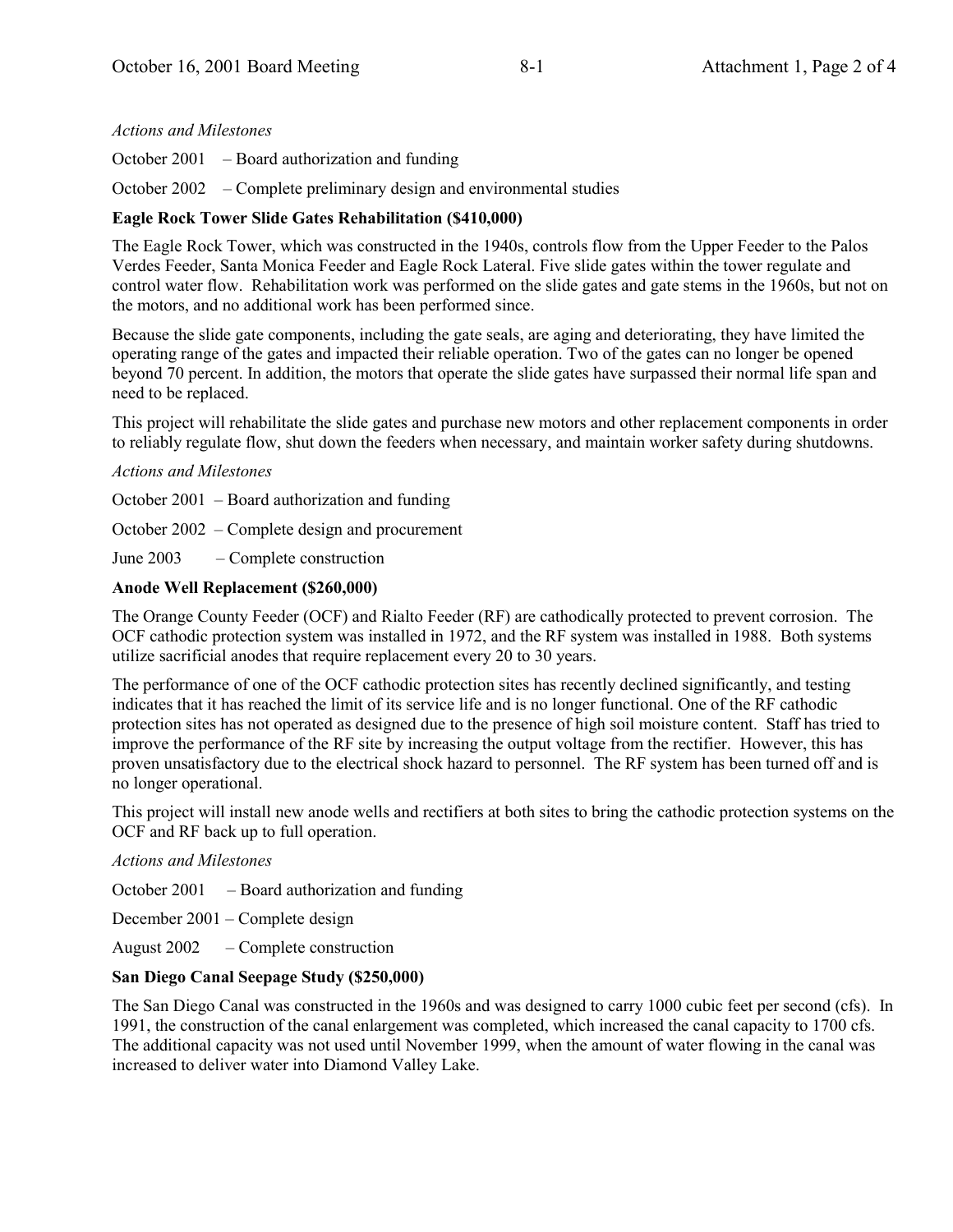Within a few months it was discovered that several areas along the toe of the canal embankment showed signs of seepage, apparently as a direct result of the increased flow. As a remedial solution, District forces installed a subdrain system that captures the seepage water before it runs into property adjacent to the Metropolitan canal rightof-way. This action solved the immediate problem of the seepage water traveling into adjacent properties but did not explain the increased seepage. Additional work is necessary to determine if the seepage can be averted to prevent the loss of water, potential negative impacts to property owners, and the possible undermining of the canal's side slopes.

The proposed study will allow staff to gather additional data, investigate alternative solutions, perform tests, provide a final recommendation for corrective action, and prepare environmental documentation to perform a complete repair. A key component of the seepage test will be the removal and replacement of approximately 2000 feet of existing sealant at the horizontal joint located on the upper portion of the inside canal. Since the canal's water level has historically remained below the horizontal joint between the original canal lining and the raised canal lining, the sealant in the horizontal joint has deteriorated. It is suspected that the existing, deteriorated sealant is a major contributor to the excess seepage.

### *Actions and Milestones*

October 2001  $\overline{\phantom{a}}$  – Board authorization and funding

October  $2002 - Complete testing$ 

December  $2002$  – Complete study

### **Orange County Feeder Blow-Off Structure and Access Road Repair (\$120,000)**

The Orange County Feeder Blow-Off structure (Sta. 1920+78) is located in the city of Newport Beach adjacent to the San Diego Creek Channel and east of Upper Newport Bay. The blow-off is used to quickly de-water the pipeline in the event of an emergency or for routine inspections. Access to the structure is from an existing utility road.

Metropolitan has a blanket easement to access the structure via the existing roads, but does not have the right to improve or maintain the utility road. Due to excessive rains, lack of maintenance by the underlying fee owner, and excessive vegetation, the access road to the blow-off has become impassable. Without access, Metropolitan personnel cannot carry out routine valve maintenance or perform routine surveillance. In addition, tidal action from Upper Newport Bay, as well as rainfall runoff, has eroded the structure's protective embankment. Environmental permits will be needed to perform the repair work.

This project will perform preliminary design and prepare the environmental documentation necessary to make repairs to the access road and the blow-off structure.

#### *Actions and Milestones*

October  $2001$  – Board authorization and funding

May  $2002 -$  Complete preliminary design and environmental studies

#### **Yorba Linda Feeder Sta. 924+11 Diemer Tunnel Portal Structure Access Road Repair (\$80,000)**

The Diemer Tunnel portal access structure is located in the city of Yorba Linda on the north slope of the Diemer filtration plant. The structure and access road is used to access the Diemer Tunnel and to maintain the valves within the structure.

The road leading to the portal structure has suffered ongoing erosion damage during heavy rains. In addition, the road has become blocked with overgrown vegetation; maintenance vehicles can no longer reach the structure.

This project will perform the preliminary design and prepare the environmental documentation necessary to make repairs and perform semi-annual valve maintenance, periodic patrol of the pipeline, and ensure access to the Diemer Tunnel during emergencies and routine inspections.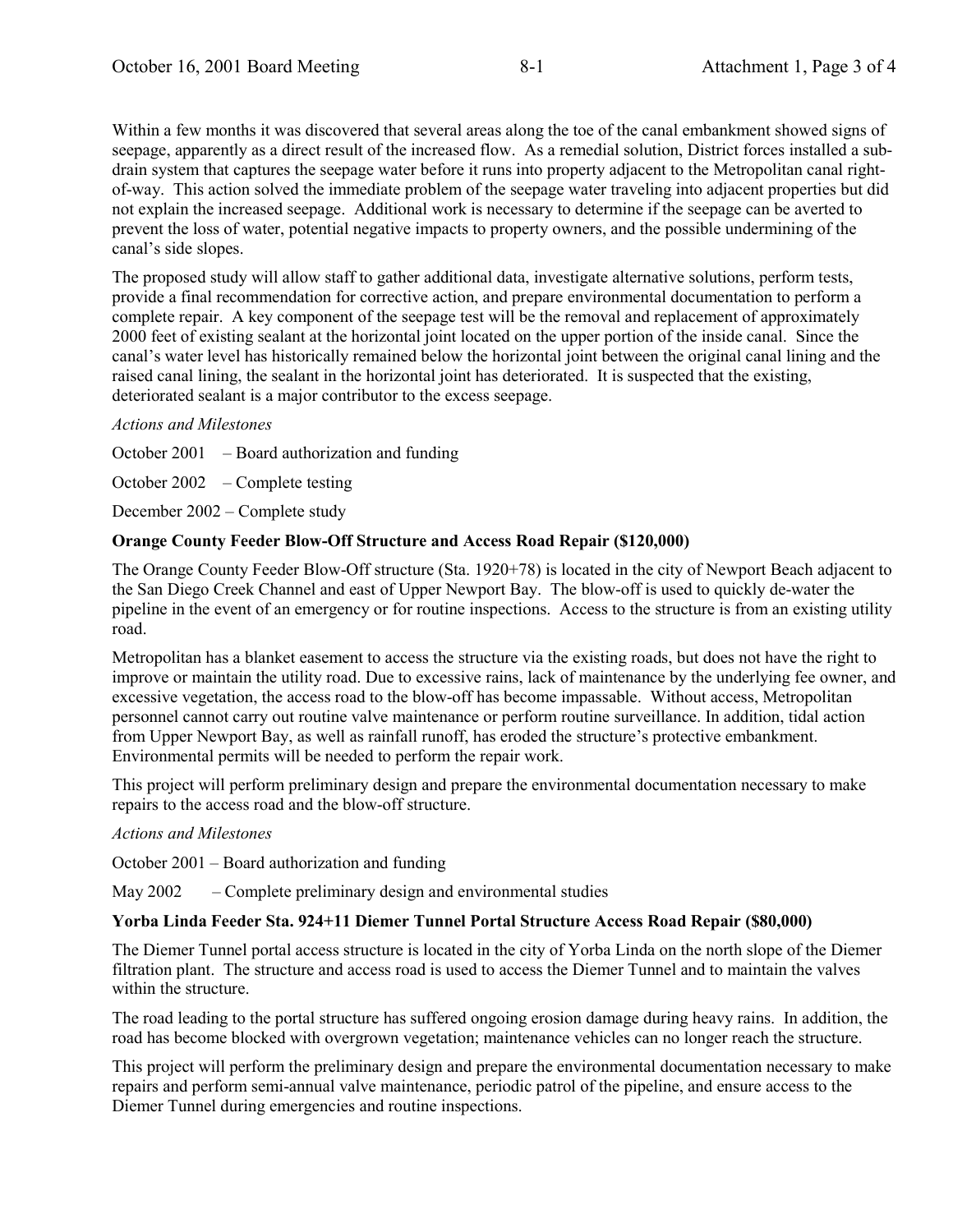| <b>Actions and Milestones</b> |                                                         |  |  |  |  |
|-------------------------------|---------------------------------------------------------|--|--|--|--|
| October 2001                  | - Board authorization and funding                       |  |  |  |  |
| November 2001                 | – Complete preliminary design and environmental studies |  |  |  |  |
| November 2002                 | - Complete construction                                 |  |  |  |  |

### **Perform studies and investigations (\$150,000)**

Due to the age of Metropolitan's distribution system, and as part of the Infrastructure Reliability and Protection Plan, a comprehensive study and planning effort has been undertaken by staff to identify improvements that are necessary to ensure reliable operation of the distribution system. To generate a more accurate assessment of the scope and cost of repairs, a series of investigative and environmental studies will be performed.

#### *Actions and Milestones*

October 2001  $-$  Board authorization and funding December 2002 – Complete evaluation and environmental studies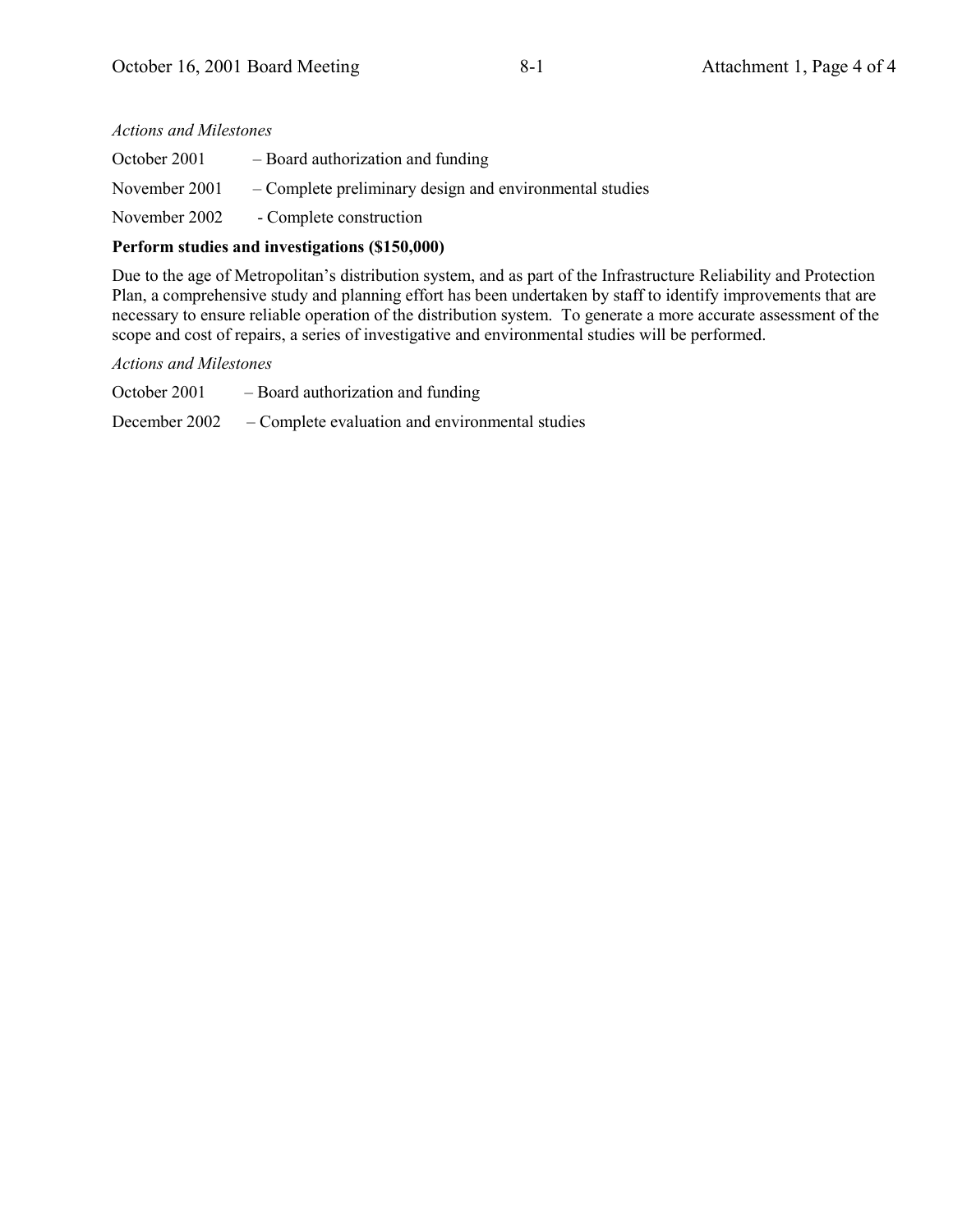# **FINANCIAL STATEMENT**

Authorize \$4.135 million for study, design and construction of seven projects as part of the Distribution System Reliability Program:

|                                                                                                 | <b>BOARD ACTION</b><br><b>NO.1</b> |  |
|-------------------------------------------------------------------------------------------------|------------------------------------|--|
|                                                                                                 | (Oct. 2001)                        |  |
| Labor                                                                                           |                                    |  |
| <b>Studies and Planning</b>                                                                     | 405,000<br>\$                      |  |
| Design                                                                                          | 970,000                            |  |
| District Forces (Construction, Utility Search, Potholing)                                       | 260,000                            |  |
| Construction Management and Inspection                                                          | 38,000                             |  |
| Owner Costs (Project Management, Water Quality,<br><b>Environmental Studies and Permitting)</b> | 330,000                            |  |
| Materials and Supplies (Valves, Motors, Slide Gate<br>Components)                               | 790,000                            |  |
| Incidental Expenses                                                                             | 75,000                             |  |
| Professional and Technical                                                                      | 365,000                            |  |
| Right of Way and Land (Temporary Easements)                                                     | 115,000                            |  |
| <b>Operating Equipment</b>                                                                      | 89,000                             |  |
| Construction Contract (San Diego Canal Test Repair, Anode<br>Well Repair)                       | 198,000                            |  |
| <b>Remaining Budget</b>                                                                         | 500,000                            |  |
| <b>Total</b>                                                                                    | \$4,135,000                        |  |

# **FUNDING REQUEST**

| <b>Program Name:</b>              | Distribution System Rehabilitation Program                                                |                          |                                  |               |  |  |
|-----------------------------------|-------------------------------------------------------------------------------------------|--------------------------|----------------------------------|---------------|--|--|
| <b>Source of Funds:</b>           | Construction Funds (Possibly General Obligation, Revenue Bonds, or Pay-As-You-Go<br>Fund) |                          |                                  |               |  |  |
| <b>Appropriation No.:</b>         | 15377                                                                                     | <b>Board Action No.:</b> |                                  |               |  |  |
| <b>Requested Amount:</b>          |                                                                                           | \$4,135,000              | <b>Capital Program No.:</b>      | $01212 - I$   |  |  |
| <b>Total Appropriated Amount:</b> |                                                                                           | \$4,135,000              | <b>Capital Program Page No.:</b> | $E-36$        |  |  |
| <b>Total Program Estimate:</b>    |                                                                                           | 12,000,000<br>S          | Program Goal:                    | R-Reliability |  |  |